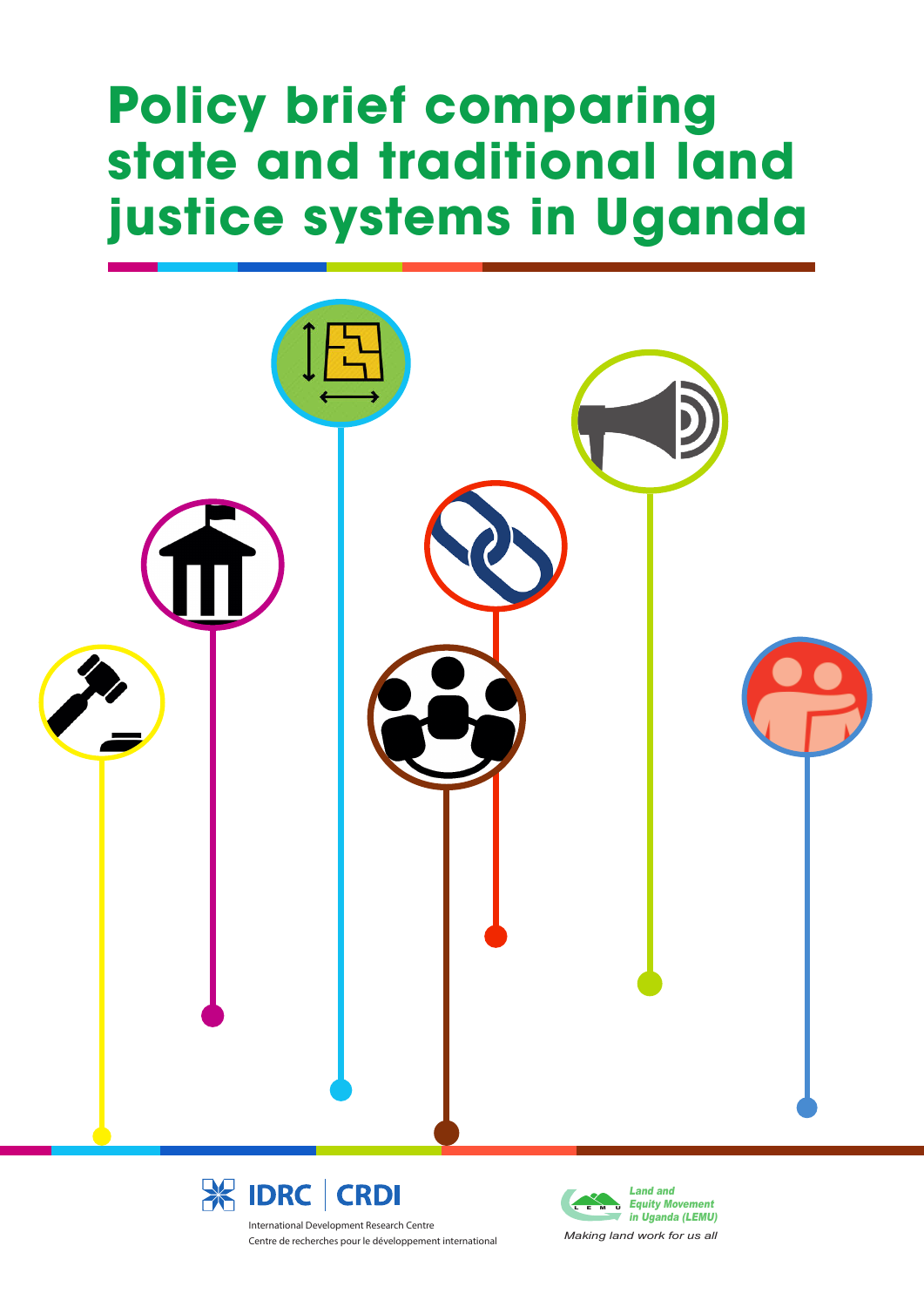

Centre de recherches pour le développement international

*Making land work for us all*

By: Anthony Okech

© 2017 LEMU and IDRC Disseminated under Creative Commons Attribution License (http://creativecommons.org/licenses/by/4.0/)

Explanatory note: This is the Final Technical Report of the research written according to the IDRC guidelines for preparing final technical reports. A more comprehensive report prepared using a more conventional research report format with the sub-title "Final Research Report" is available in LEMU's website at http://land-in-uganda.org/lemu/document-archive/ and can also be found in the IDRC Digital Library. It can be referred to for more details, including statistics to back the findings synthesized here.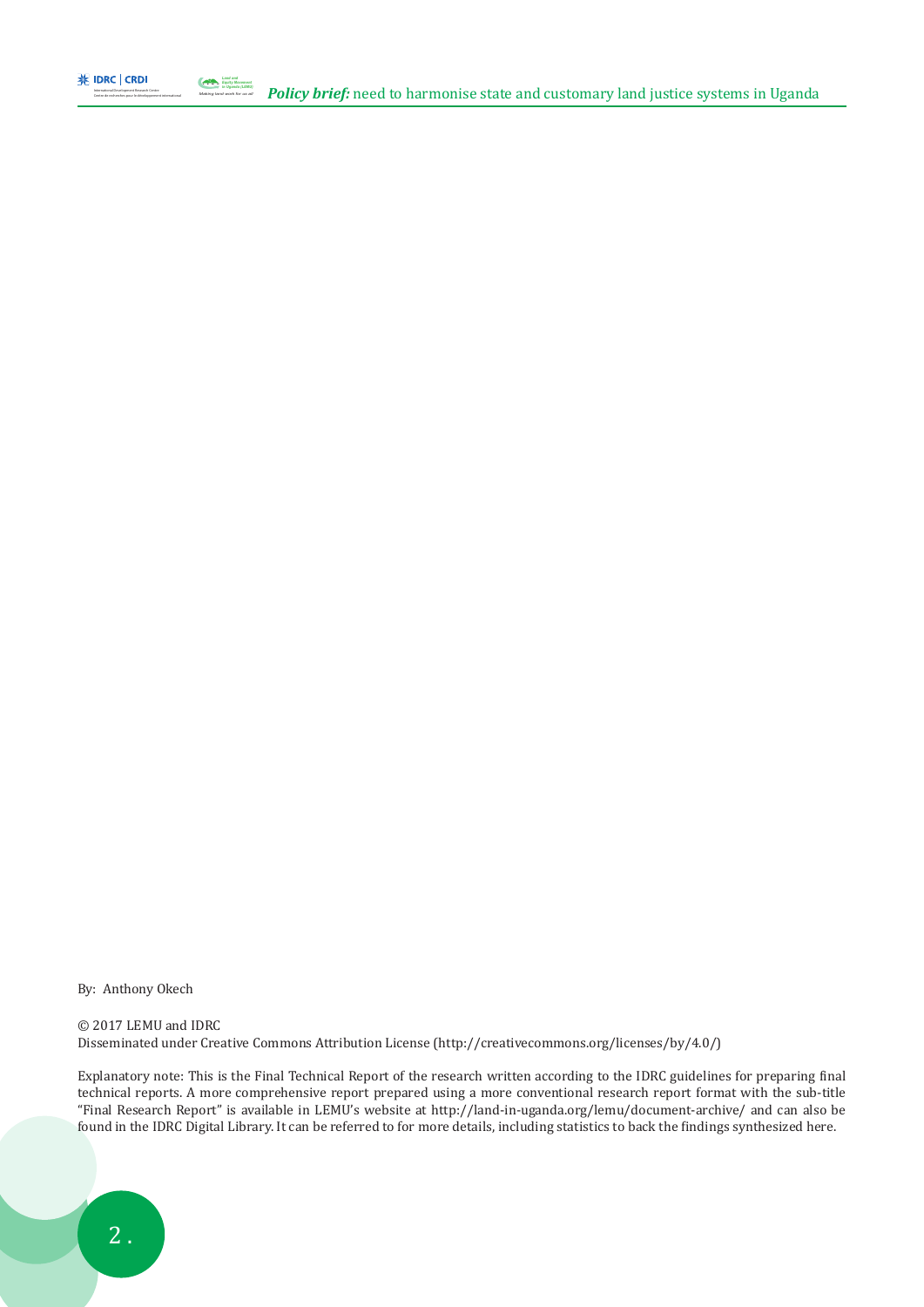#### *Making land work for us all* **Equity Movement** in Uganda (LEMU) L E M U

# **1. Introduction**

Since 2009, Land and Equity Movement in Uganda (LEMU) has in several papers and through various forums addressed the challenges posed by the state and traditional land justice systems operating in a parallel manner and by the weaknesses found in both systems. The research by LEMU comparing the state and traditional land justice systems in Uganda, financed by the International Development Research Centre (IDRC)(2014-2017) has confirmed several of the challenges LEMU had raised and added new perspectives to them. This policy brief presents strengths and weaknesses of state and traditional institutions in relation to access, costs and speed in concluding the process of resolving land cases and the challenges the two institutions face. The policy brief then re-examines the solutions that have been tried out and proposes some options for the way forward towards ensuring fast and equitable access to justice in land matters.

# **2. Strengths and weaknesses of the justice systems in access, costs and speed.**

#### **Access and costs**

The customary justice system offers a big advantage over the state judicial system in terms of physical access and costs. Indeed, long distances and high cost of seeking justice in the state judicial system make it unaffordable to many.

*Distances travelled:* Rights holders do not usually travel long distances to access both the LC and customary justice systems. As Figure 1 below shows, three-quarters travel only between some metres and 3 kilometres to the customary institution while two-thirds have to travel over 10 kilometres to the magistrates' courts. These long distances are compounded by the15 times on average that



parties to a case had to follow up the cases in the magistrate's court compared to only 3 in the LC and customary systems.

*Costs:* The customary justice system is much cheaper than the state judicial system, both in transport costs as implied above and in terms of fees, where prescribed, and other payments. Figure 2 shows the transport costs while Figure 3 shows the costs incurred in fees and other payments. Almost 40% of those who go to clan courts make no payments at all, compared to18% who go to LCs and 24% who go to the magistrate's court. Apart from the prescribed fees and costs of courts, there are also other costs, some official, others unofficial and even hidden. In the state system complainants are often asked for transport to enable the police to carry out investigations and to travel to the Resident State Attorney (RSA) or to court. The hidden costs may even include paying something to speed up the hearing of one's case or even to increase one's chances of a favourable ruling. Justice becomes even less affordable for many when they have to hire the services of lawyers.



#### **Speed in concluding the process of resolving land cases.**

The research found that the delays are much longer in the magistrates' courts, averaging 38 months, than in the customary system where the duration averages 5 months and the LC system where the average is 6.5 months. Earlier, LEMU research on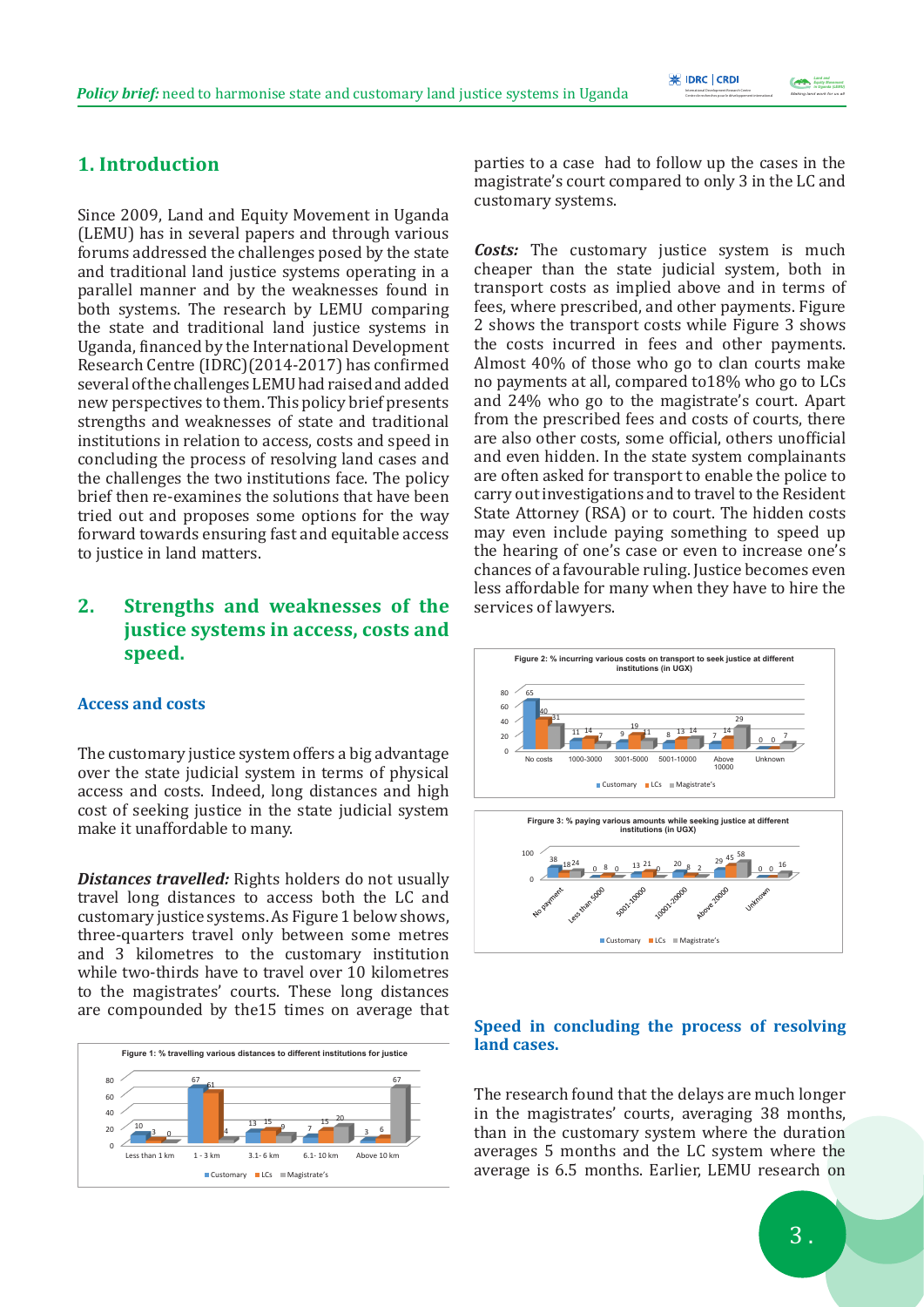police records on land related criminal cases in Lango and Teso sub-regions had also found cases that were still being handled after three years in court. Some community members mention that some land cases never end.

*Making land work for us all* Equity Movement in Uganda (LEMU) L E M U

International Development Research Centre Centre de recherches pour le développement international

**\* IDRC | CRDI** 

# **3. Challenge of the customary system: lack of state support– a big opportunity missed**

With 93% of land in the Northern and Eastern regions under customary tenure, the most important institution is the clan, with its leaders and committees. Research by LEMU, including the IDRC funded and the earlier police records research in Lango and Teso, have revealed that there is inadequate respect for clan authorities, manifested by ignoring clan rulings and by-passing the clan structures to go straight to the LCs, and yet apart from being easier to access, faster and cheaper, there are several other advantages of the customary justice system recognised by the people, as exemplified by the finding from an assessment in February 2017of LEMU's Community Land Protection Programme presented in Figure 4.



The majority of community members explained their preference for taking land disputes first to the clan mainly because the clan leaders know the land and the people involved much better than the state courts. Many also explained that with the clan the disputes can be resolved peacefully without creating enmity and the clan is easy to access and saves money.

# **4. Challenge of the State judicial system being overloaded with land cases.**

A significant weakness of the state justice system is that it has a heavy backlog of cases in courts, many of them land cases or land related cases. Case backlog, by the Ugandan Judiciary's definition, refers to court cases not resolved within two years. In 2015, the National Court Case Census had revealed that 114,809 cases had not been disposed of, with one in every four pending for more than a decade!1 Early in 2017 a report by Case Backlog Reduction Committee appointed by the judiciary revealed that as of 31st January 2017 the courts had 155,400 cases pending: 44% criminal cases, 33% civil cases,14% land cases,3% family cases and 2% commercial cases2. In addition to the 14% recorded as land cases, there were probably more land related cases recorded as criminal cases. Research on police records on land-related criminal cases in Lango and Teso in 2011 and 2013 had found that land-related crimes constituted about 3% of the reported criminal cases and were not classified as land cases. The Case Backlog Reduction Committee report cited incompetence and corruption as some of the reasons for the backlog. Other reasons given were overstaffing and insufficient funding.

## **5. Challenges affecting both institutions**

#### **High rate of forum shopping as a result of the weaknesses in the justice systems.**

Of the cases analysed in the IDRC funded research, 34% had previously moved between clans and LCs before coming to LEMU – 71% of them from the clans to the LCs then to LEMU and 19% from the LCs to the clans then to LEMU while the order of movement of the remaining 10% was not clear but the cases had been to more than one institution. Forum shopping is the result of the existence of the parallel justice systems and the insufficient state recognition and support of the customary system

<sup>1</sup> The Judiciary, Uganda, (2016) The Report of the Judiciary National Court Case Census downloaded on 05-12-2017 from http://www.judiciary.go.ug/files/ downloads/Census%20Report%202015.pdf

<sup>2</sup> Daily Monitor Newspaper, Kampala, March 30, 2017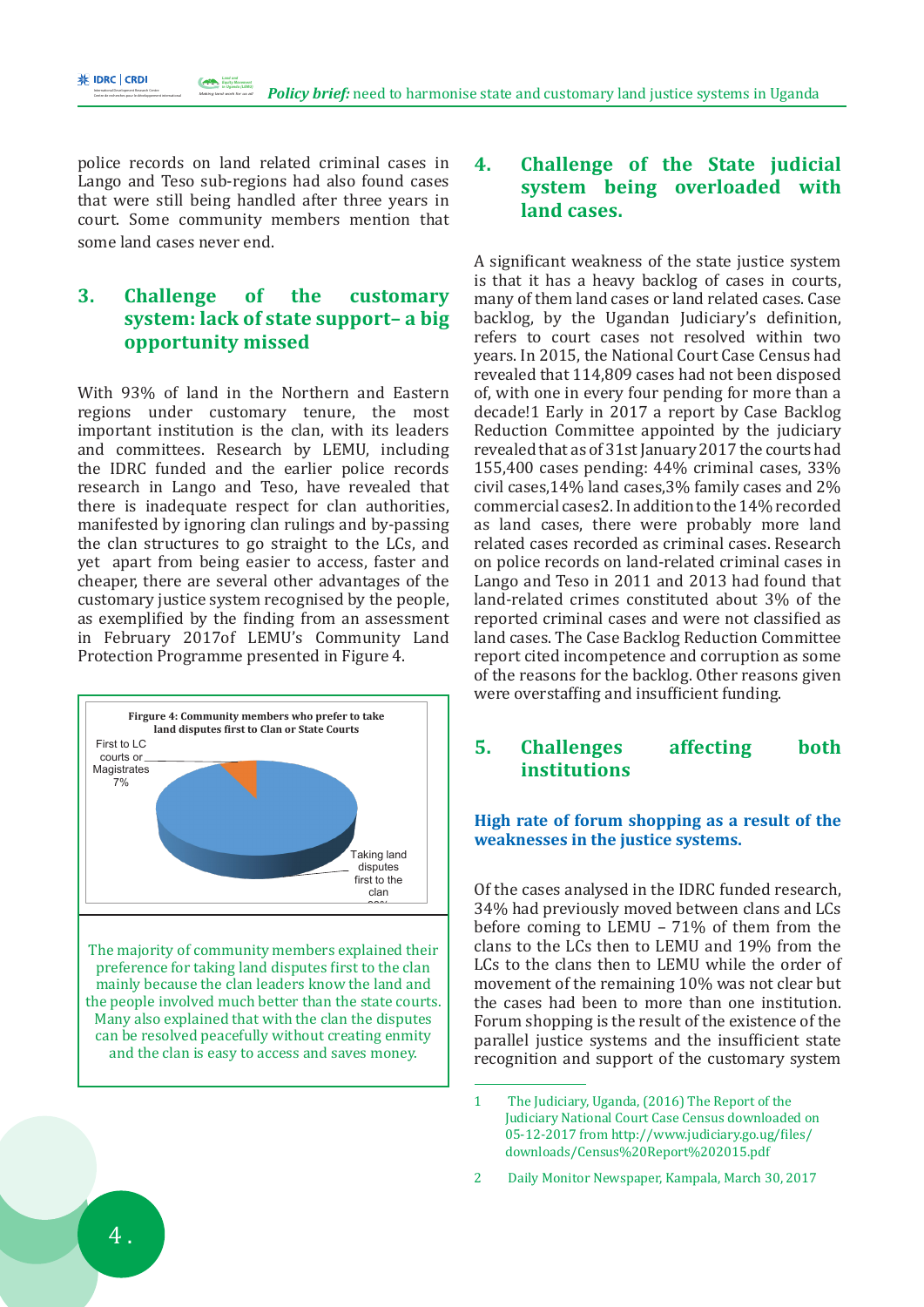*Making land work for us all* **Equity Movement** in Uganda (LEMU) L E M U

that renders the system too weak to enforce its resolutions and rulings.

The main issue of concern in forum shopping is that cases are very often taken up in the new institution without reference to what took place in the institution that handled the case earlier. This often serves to weaken the authority of the institution that first handled the case, particularly the customary system. It also leads to much duplicated work since the evidence that may already have been received is ignored and the hearing is started afresh. It also opens up opportunities for people who want to confuse and frustrate justice, especially when they move from one institution to another to delay the process and make it more difficult and expensive for those who cannot afford to make multiple follow ups.

#### **Perceptions of corruption.**

According to a 2015 Global Corruption Barometer report3, nearly half of Ugandans perceived the judiciary as corrupt and 44% of those who had come into contact with the courts in the previous twelve months reported having paid a bribe. It was reported that bribery and political influence in the judiciary was mainly prevalent in the lower courts. The judiciary and the Government of Uganda has of late acknowledged the existence of corruption among judicial officials and have started taking some corrective action, including disciplining some judicial officers. In the Snapshot of the Uganda Corruption Report updated in August 2017,the Chief Justice of Uganda, Bart Katureebe, is quoted as having indicated that in several cases corrupt judicial officers have been found guilty by the courts, but were ultimately set free by the same corrupt system4.

While in the state judiciary the officials are paid salaries and there is provision for various fees and payments, for the cultural courts, costs of fees have not been specified in either the Land Act, Institution of Traditional or Cultural Leaders Act, 2011 or the PPRR. From LEMU's experiences in the field, it appears to be traditionally assumed that clan leaders are supposed to execute their duties without expectation of payment and be rewarded in kind and with respect. But with the changing socioeconomic trends, clan leaders have been known to ask for payments.

The performance in the customary justice system is also adversely influenced by people with political or administrative power or with high education status. Because of the low state recognition and support of the customary system, such people tend to look down on the customary system that is largely run by people with low education and waning respect from the increasingly educated population. Powerful and educated individuals who may also not have land rights to the land they are laying claims to because of the power they have may as a result simply ignore the system and its rulings and proceed to the state system that they respect more or want to exploit to defeat justice.

# **6. Some solutions that have been tried out and their achievements.**

Several solutions have been advocated for and tried out to address the weaknesses, particularly by seeking to harmonise the state and customary justice systems and to implement the 2013 National Land Policy and so provide power to the clans and a unified pathway for land justice.

### **6.1 Harmonisation of the two systems.**

The first category of solutions has been initiatives to link the justice systems and strengthen their performance as they operate within the prevailing legal provisions and practice. The expected outcome of those initiatives has been that the state and customary justice systems would, as they are, work together to ensure better access to fair, equitable and speedy justice to all. This category of solutions is based on the realisation that there is much opportunity for beneficial collaboration and mutual support even without change in the legal or practice set up.

*Promoting mutual understanding and support between the state and customary institutions of land justice*

<sup>3</sup> Transparency International and Afrobarometer, People and Corruption: Africa Survey 2015 - Global Corruption Barometer, downloaded on 05-12-2017 from https:// www.transparency.org/whatwedo/publication/people\_ and\_corruption\_africa\_survey\_2015

<sup>4</sup> Found at http://www.business-anti-corruption.com/ country-profiles/uganda last accessed on 05-12-2017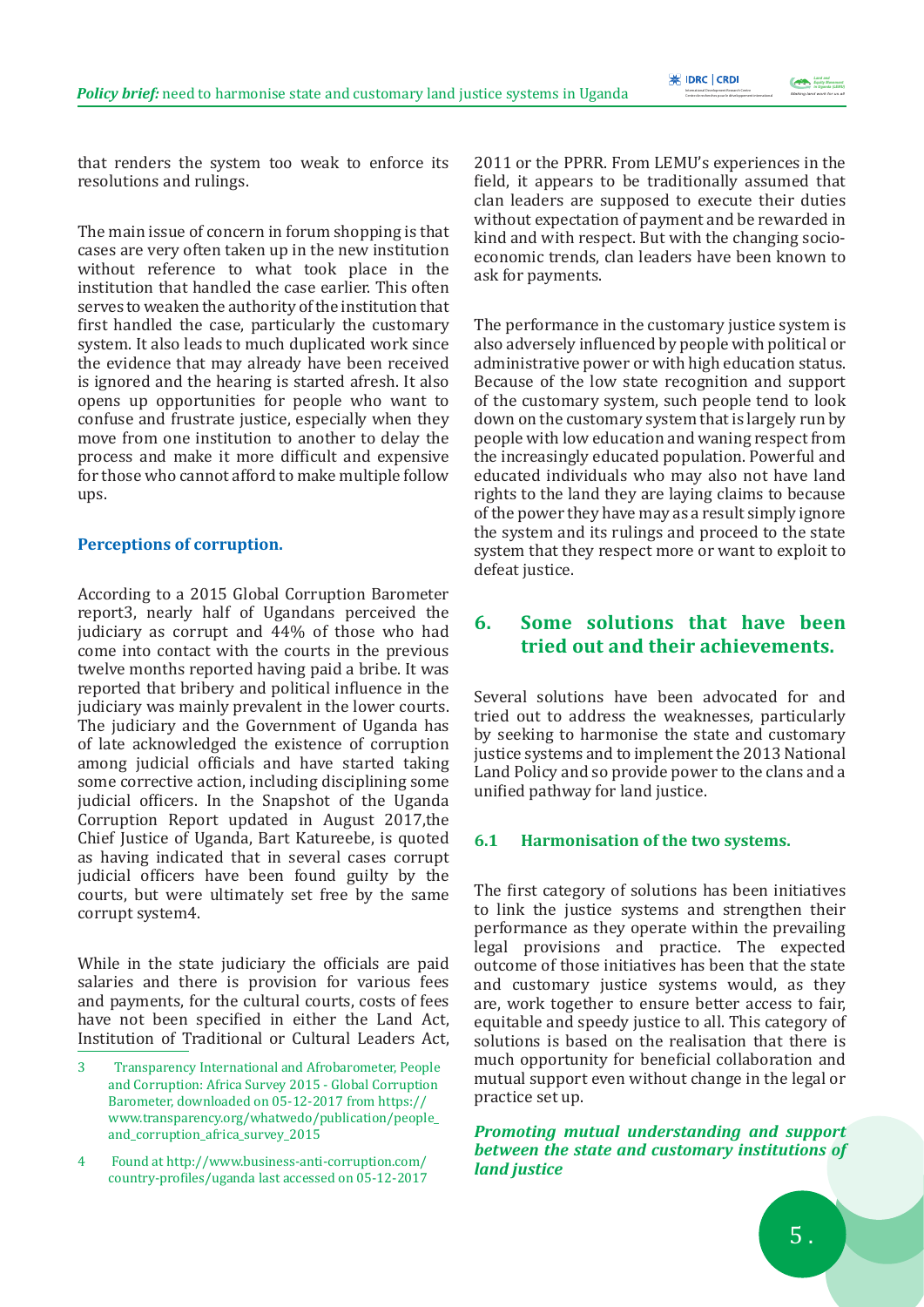This comprised initiatives to enable actors on either side to:

*Making land work for us all* Equity Movement in Uganda (LEMU) L E M U

International Development Research Centre Centre de recherches pour le développement international

**\* IDRC | CRDI** 

- understand the laws, principles and procedures that govern the systems on both sides;
- become aware of areas in which their work could benefit from support by the other side and
- establish linkages in their work for mutual support and avoidance of wasteful duplication.

The National Land Policy 2013, in paragraph 114, recognises that, *"The land dispute management system does not recognize the inherent differences between disputes over land under customary tenure and those held under other tenure regimes"*. Failure by the state systems to administer fair and prompt justice in customary tenure land cases often arises from the insufficient understanding and application of customary land principles in handling the cases. With a better understanding of customary tenure laws the police investigating the cases are better able to handle customary land cases faster and fairer; to determine those most likely to have the land rights and the kind of evidence that could be used to determine the cases, and would also enable the magistrates to leave the cases to the appropriate institutions. This would also help to reduce the large number of land cases that end up in the magistrates' courts increasing the case backlog.

#### **Support to strengthening the capacity and practice of the customary justice system.**

- Even in the current legal and institutional framework, much advantage could be taken of the benefits of the customary justice system, which were already presented in Section 2 above, among the strengths of the system.
- To maximize those advantages of the customary system, efforts have been made to strengthen its capacity and practice, and to fill gaps that hinder or weaken its performance by developing procedures and devising and promoting tools. These efforts should be adopted by other stakeholders and should continue:
- Documentation and distribution of customary laws: seven traditional institutions in Northern, Eastern Uganda, West Nile and Bunyoro regions have, with support from LEMU, published their Principles, Practices Rights and Responsibilities (PPRR) documenting their land rights and land management structures. The courts could purchase these books and take judicial notice of them in any customary land case or work with others to follow the legal procedure that can lead to this.
- Demarcation of land boundaries and documenting the land maps certified by interested parties: Boundary tree planting and sketch land map drawing is used both as a proactive measure to show and protect land rights and as a measure to conclude the resolution of land disputes.
- Registration and streamlining of customary structures is an important step towards establishing the institutional leaders mandated to manage land and handle land dispute cases in customary tenure. Such registration and streamlining has been completed in Lango and Teso.
- Training clan land committee members in principles of natural justice, state laws and how to document the procedures in handling cases. Clans have also been trained in the use of the tool called Family Land Rights and Lineage Tree (FLRLT) which is documenting family names of family members, age, status, sex, etc. This allows analysis of land rights, power and vulnerability within families.

#### **Other administrative ways to harmonise the way the state and traditional institutions work together include:**

- Taking advantage of scheduling conferences to find out which forums the cases have been to before coming to court, what decisions were made and the reasons for bringing the case to court afresh;
- Appointing clan leaders as mediators as provided for by Section 89 of the land Act 1998 (as amended 2004); and including members

 $6<sub>1</sub>$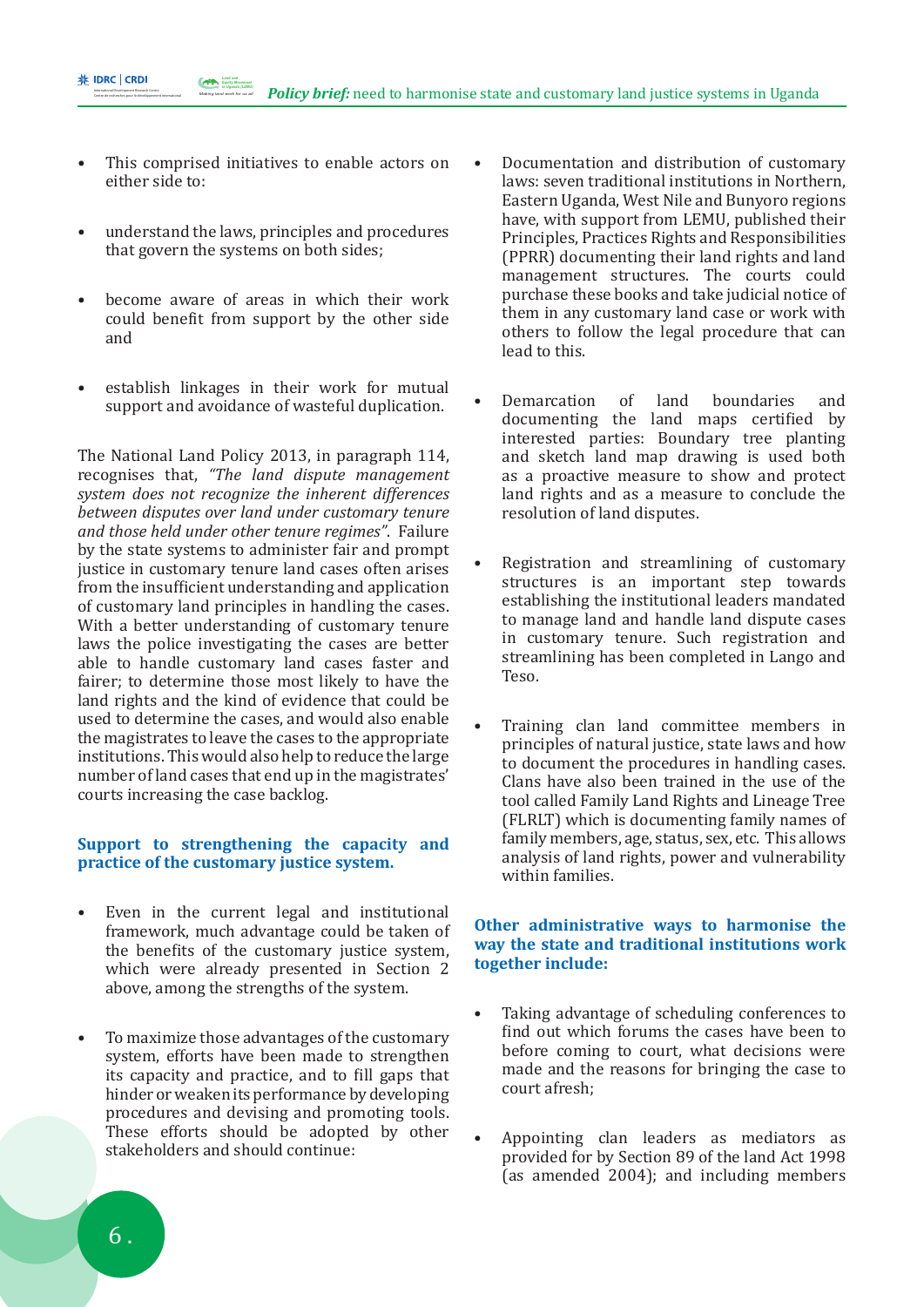*Making land work for us all* **Equity Movement** in Uganda (LEMU) L E M U

of the cultural institutions as members of the District Coordination Committee (DCC) meetings in all districts since the DCC is the lowest JLOS institution headed by the Chief Magistrates. JLOS could document and recognise the traditional institutions for the number of land cases they receive and resolve in a year.

- These practical ways could be agreed by all stakeholders and could be strengthened by the Rules Committee with a Practice Directive, as it was done to transfer land cases from Land Tribunals to the Magistrates Court when the Tribunals ran out of money. If the above are adopted as a way of work by state and cultural institutions managing land justice, this would:
- prevent parties from filing cases already heard by other forums afresh and would thus prevent delays, backlogs and forum shopping, leading to reduced land grabbing.
- provide an opportunity for both the courts to learn the ways of customary land tenure and for the clans to learn the ways of the state – without finding fault with each other
- give the Chief Magistrate an oversight of how the clans work and simultaneously expose discriminatory clans and give power to clans who uphold land justice.
- establish partnership of Chief Magistrate and the cultural institution, NGOs, land justice centre and the JLOS.

#### **6.2 Lobby for the Implementation of the 2013 National Land Policy to provide power to the Clans and provide unified pathway for land justice.**

The 2013 National Land Policy (NLP) explains that there is no specific recognition given to traditional mechanisms for dispute processing or customary law as a normative framework for the processing of disputes under customary tenure. Statement 115 of the NLP then promises that "Land disputes resolution mechanisms will be reformed to facilitate speedy and affordable resolution of land disputes". The reforms are to include according precedence

to indigenous principles and practice in dispute management institutions in respect of disputes over land held under customary land tenure; and defining a clear hierarchy for dispute resolution structures to guarantee the finality and authoritativeness of decisions, subject to appeal to higher levels of jurisdiction. The reform is to provide for one justice pathway, with land cases under customary tenure first taken to the traditional system. These policy statements still remain policy statements, not law, and efforts should be made to turn this into laws. Stakeholders need to lobby for fast tracking these provisions. LEMU and all other stakeholders must now continue lobbying and advocating for the necessary legislation to be put in place.

# **7. Conclusion**

This research and others that LEMU and other stakeholders have carried out or been engaged in earlier have shown that the systems that were supposed to protect land rights were still failing to do so in the Northern and Eastern regions, despite all the work LEMU and others have done. The researches have revealed some of the reasons why they are failing to do so. One of the reasons is that the state and traditional land justice systems have been operating in a parallel manner. The researches have revealed or confirmed other reasons for the failure, many of which have also been directly or indirectly addressed.

With the passing of the National Land Policy, many amendments are required of the Constitution and the Land Act. The proposed amendment of the land laws is therefore likely to take long. In the meantime, it is proposed that stakeholders think of other options to streamline the practical way of work between state and clan systems, linking them and strengthening their performance as they operate within the prevailing legal provisions and practice and to make the most of existing policies and laws through adjustments in the practice, setting up supportive structures and institutions and having Practice Directives issued by the Rules Committee.